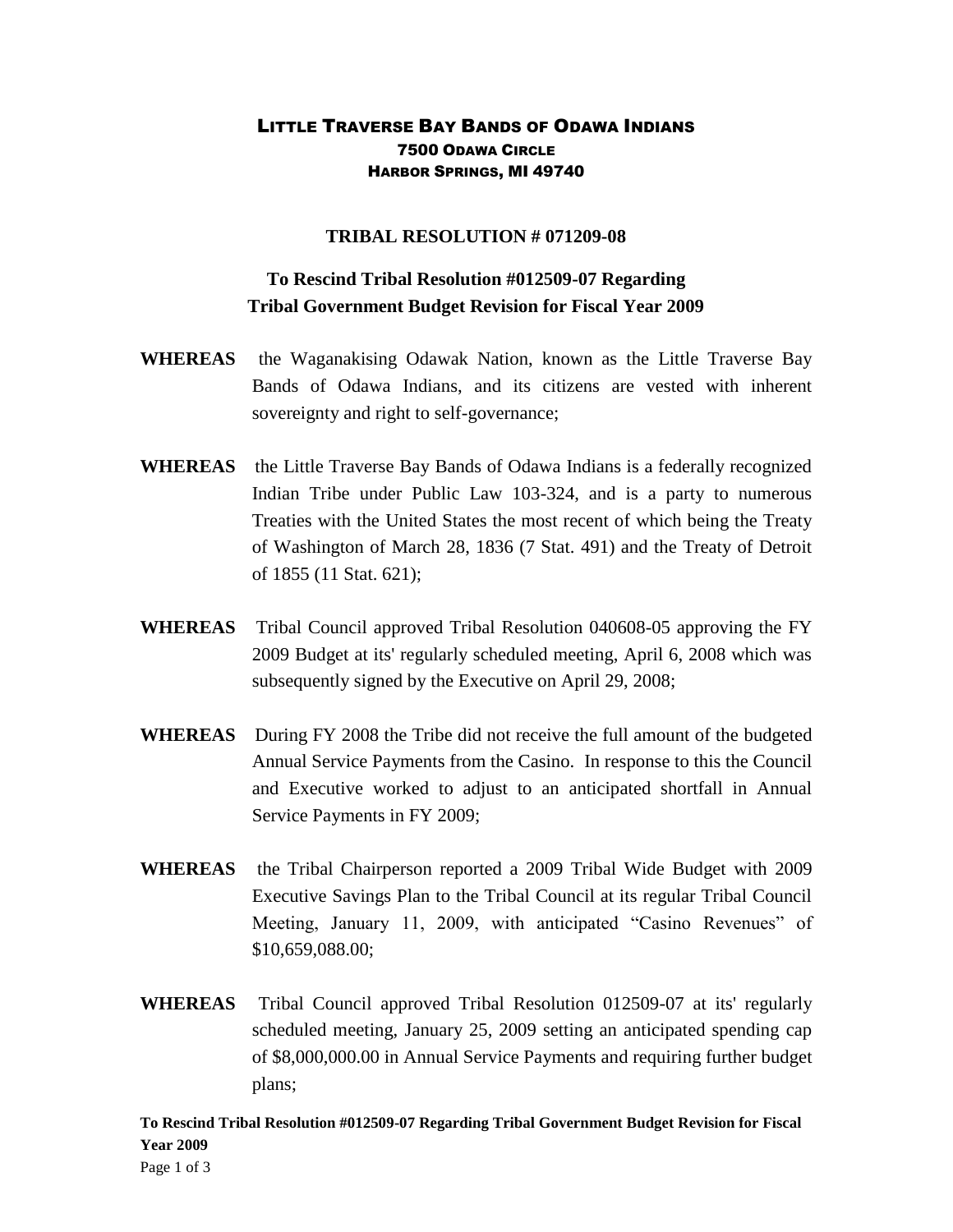- **WHEREAS** the Executive, Legislative, Judiciary Branches along with the Election Board submitted to Tribal Council "Cost Savings Plans for FY 2009" pursuant to Tribal Resolution 012509-07 but these were not approved by Tribal Council pending what our actual experience would be in receiving Annual Service Payments from the Casino for FY 2009;
- **WHEREAS** the Tribe has received as of July 2009 all of this year's Annual Service Payments from the Casino making the implementation of Tribal Resolution 012509-07 unnecessary.

**THEREFORE, BE IT RESOLVED** that the Little Traverse Bay Bands of Odawa Indians Tribal Council, through its Constitutional and Statutory duties, rescinds Tribal Resolution 012509-07, provided that the Cost Saving Measures outlined in Executive Directive #10-10062008-01 remain in effect for FY '09 along with the Cost Saving Measure taken by the Judiciary, Legislative, Prosecutor and Election Board for FY '09.

**FURTHER BE IT RESOLVED** that the Tribal Chairperson shall administer his oversight authority to the extent necessary to ensure that funds are adequately administered and ensure that the Tribal government does not spend more than the revenue received for FY 2009.